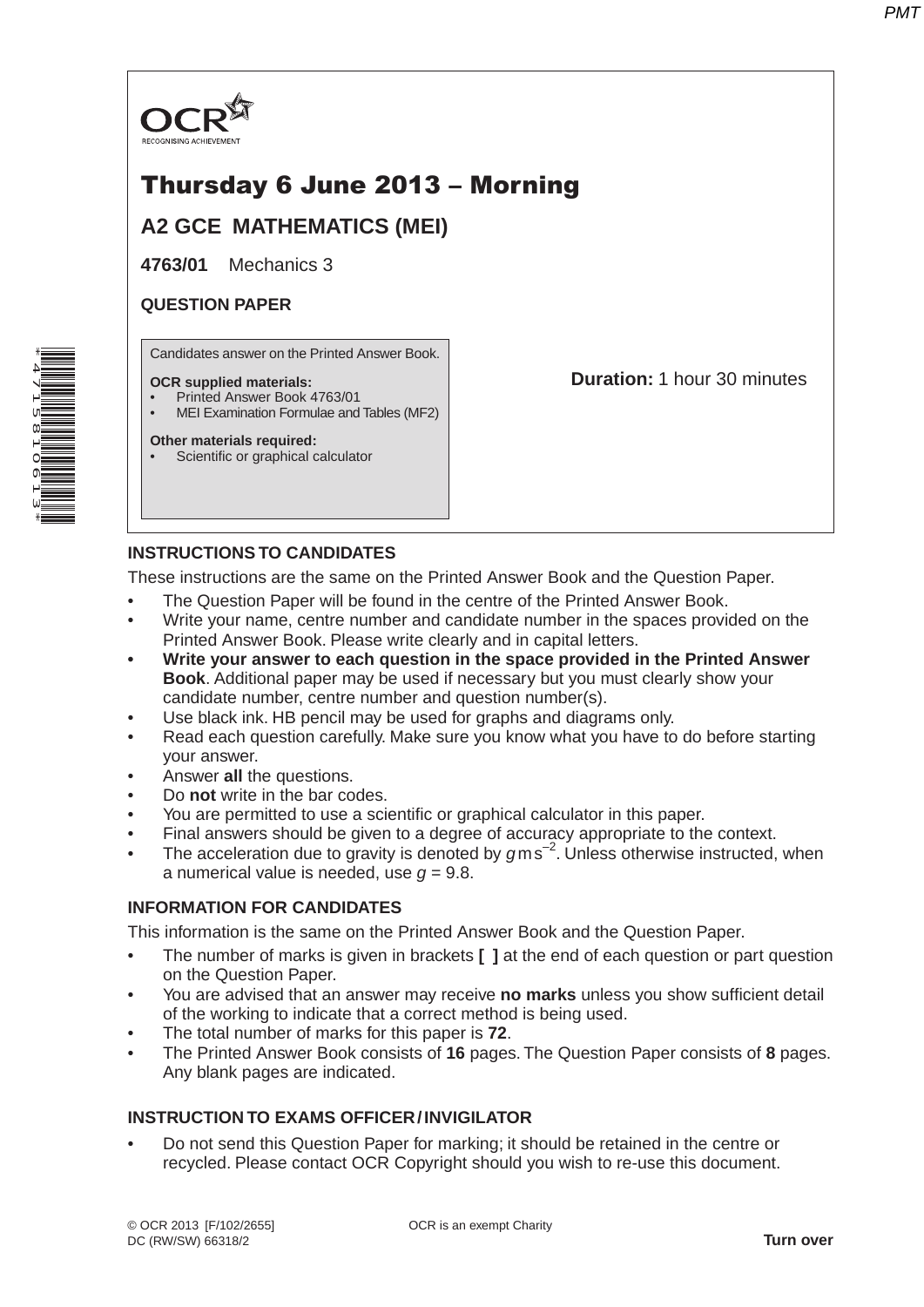- **1 (a)**  A particle P of mass 1.5 kg is connected to a fixed point by a light inextensible string of length 3.2 m. The particle P is moving as a conical pendulum in a horizontal circle at a constant angular speed of  $2.5 \,\text{rad} \,\text{s}^{-1}$ .
	- **(i)** Find the tension in the string. **[4]**
	- **(ii)** Find the angle that the string makes with the vertical. **[2]**
	- **(b)** A particle Q of mass *m* moves on a smooth horizontal surface, and is connected to a fixed point on the surface by a light elastic string of natural length *d* and stiffness *k*. With the string at its natural length, Q is set in motion with initial speed *u* perpendicular to the string. In the subsequent motion, the maximum length of the string is 2*d*, and the string first returns to its natural length after time *t*.

You are given that 
$$
u = \sqrt{\frac{4kd^2}{3m}}
$$
 and  $t = Ak^\alpha d^\beta m^\gamma$ , where A is a dimensionless constant.

**(i)** Show that the dimensions of *k* are MT<sup> $-2$ </sup>. [1]

(ii) Show that the equation 
$$
u = \sqrt{\frac{4kd^2}{3m}}
$$
 is dimensionally consistent.

(iii) Find  $\alpha$ ,  $\beta$  and  $\gamma$ . [4]

You are now given that Q has mass 5 kg, and the string has natural length  $0.7$  m and stiffness  $60 \text{ N m}^{-1}$ .

 $(iv)$  Find the initial speed  $u$ , and use conservation of energy to find the speed of Q at the instant when the length of the string is double its natural length. **[5]**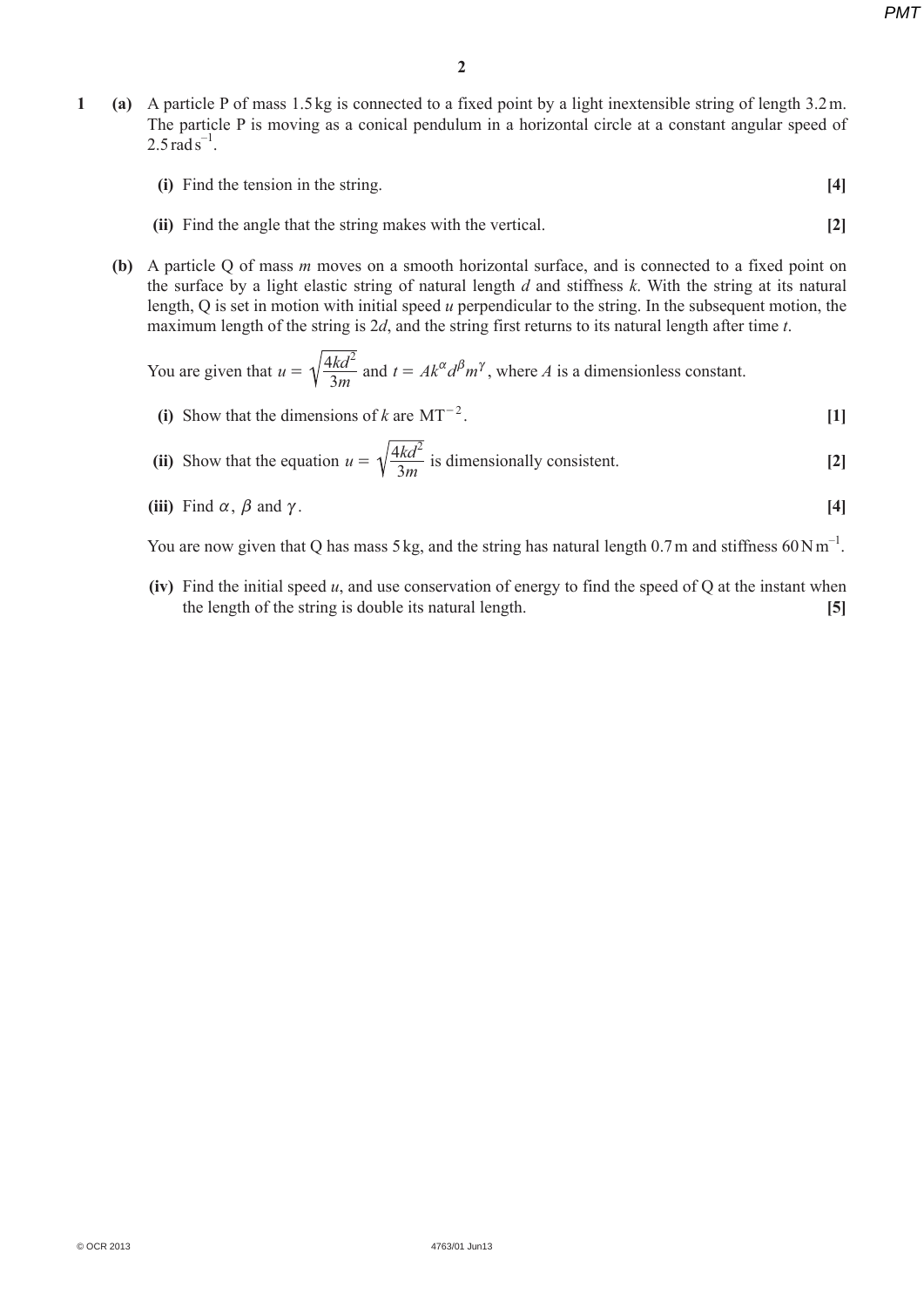**2**  A particle P of mass 0.25 kg is connected to a fixed point O by a light inextensible string of length *a* metres, and is moving in a vertical circle with centre O and radius *a* metres. When P is vertically below O, its speed is 8.4 m s<sup>-1</sup>. When OP makes an angle  $\theta$  with the downward vertical, and the string is still taut, P has speed  $v \, \text{m s}^{-1}$  and the tension in the string is *T* N, as shown in Fig. 2.



**Fig. 2**

**(i)** Find an expression for  $v^2$  in terms of *a* and  $\theta$ , and show that

$$
T = \frac{17.64}{a} + 7.35 \cos \theta - 4.9.
$$
 [7]

- **(ii)** Given that  $a = 0.9$ , show that P moves in a complete circle. Find the maximum and minimum magnitudes of the tension in the string. **[4]**
- **(iii)** Find the largest value of *a* for which P moves in a complete circle. **[3]**
- **(iv)** Given that  $a = 1.6$ , find the speed of P at the instant when the string first becomes slack. **[4]**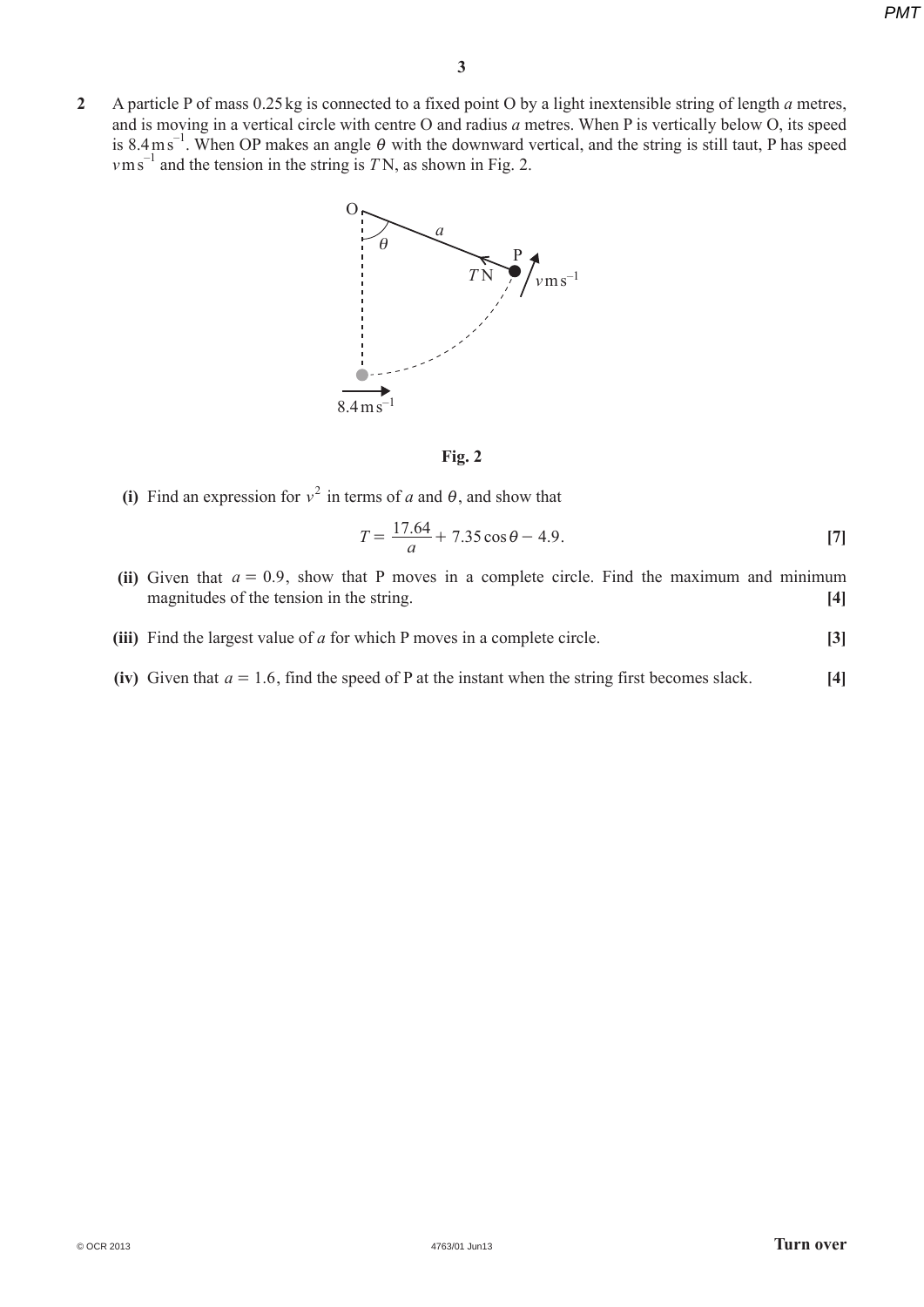- **3**  A light spring, with modulus of elasticity 686 N, has one end attached to a fixed point A. The other end is attached to a particle P of mass 18 kg which hangs in equilibrium when it is 2.2 m vertically below A.
	- **(i)** Find the natural length of the spring AP. **[2]**

Another light spring has natural length 2.5 m and modulus of elasticity 145 N. One end of this spring is now attached to the particle P, and the other end is attached to a fixed point B which is 2.5 m vertically below P (so leaving the equilibrium position of P unchanged). While in its equilibrium position, P is set in motion with initial velocity  $3.4 \text{ m s}^{-1}$  vertically downwards, as shown in Fig. 3. It now executes simple harmonic motion along part of the vertical line AB.





At time *t* seconds after it is set in motion, P is *x* metres below its equilibrium position.

**(ii)** Show that the tension in the spring AP is  $(176.4 + 392x)N$ , and write down an expression for the thrust in the spring BP. **[3]**

(iii) Show that 
$$
\frac{d^2x}{dt^2} = -25x
$$
. [3]

- **(iv)** Find the period and the amplitude of the motion. **[3]**
- **(v)** Find the magnitude and direction of the velocity of P when  $t = 2.4$ . [3]
- **(vi)** Find the total distance travelled by P during the first 2.4 seconds of its motion. [4]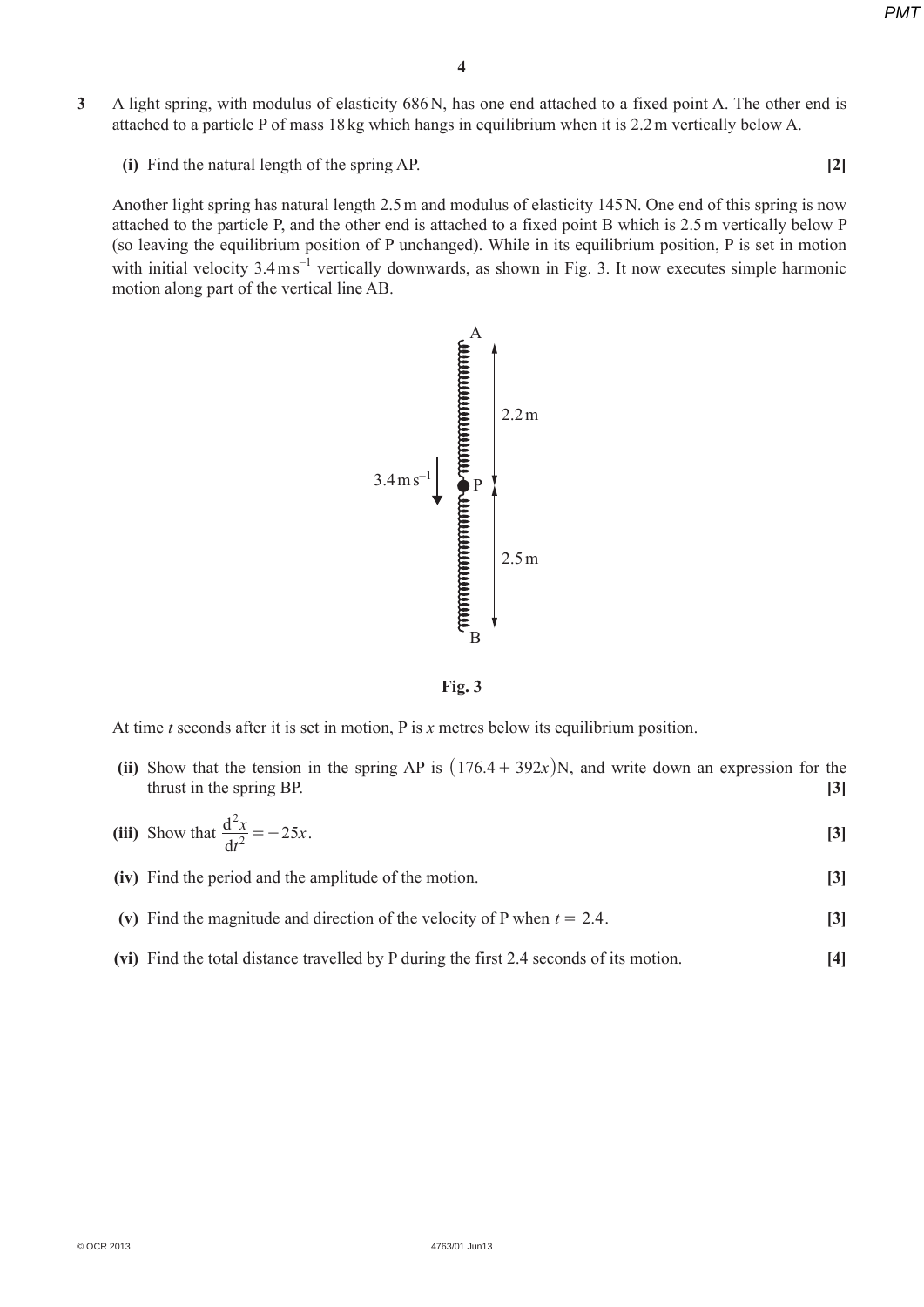**4 (a)**  A uniform solid of revolution *S* is formed by rotating the region enclosed between the *x*-axis and the curve  $y = x\sqrt{4-x}$  for  $0 \le x \le 4$  through  $2\pi$  radians about the *x*-axis, as shown in Fig. 4.1. O is the origin and the end A of the solid is at the point  $(4, 0)$ .



**Fig. 4.1**

**(i)** Find the *x*-coordinate of the centre of mass of the solid *S*.  $[6]$ 

The solid *S* has weight *W*, and it is freely hinged to a fixed point at O. A horizontal force, of magnitude *W* acting in the vertical plane containing OA, is applied at the point A, as shown in Fig. 4.2. *S* is in equilibrium.





**(ii)** Find the angle that OA makes with the vertical. **[3]** 

#### **[Question 4(b) is printed overleaf]**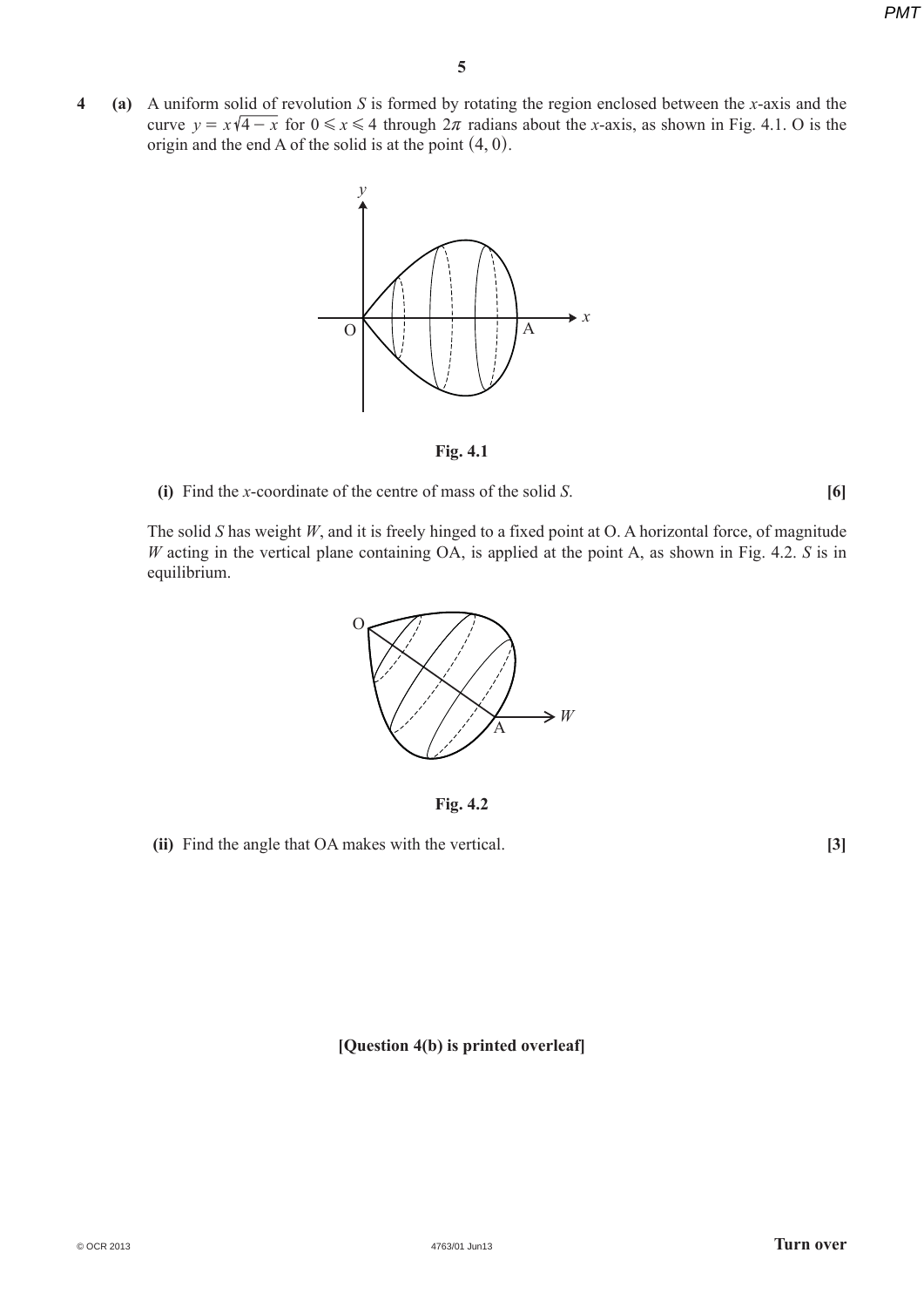**(b)** Fig. 4.3 shows the region bounded by the *x*-axis, the *y*-axis, the line  $y = 8$  and the curve  $y = (x - 2)^3$ for  $0 \leq y \leq 8$ .



**Fig. 4.3**

Find the coordinates of the centre of mass of a uniform lamina occupying this region. **[9]**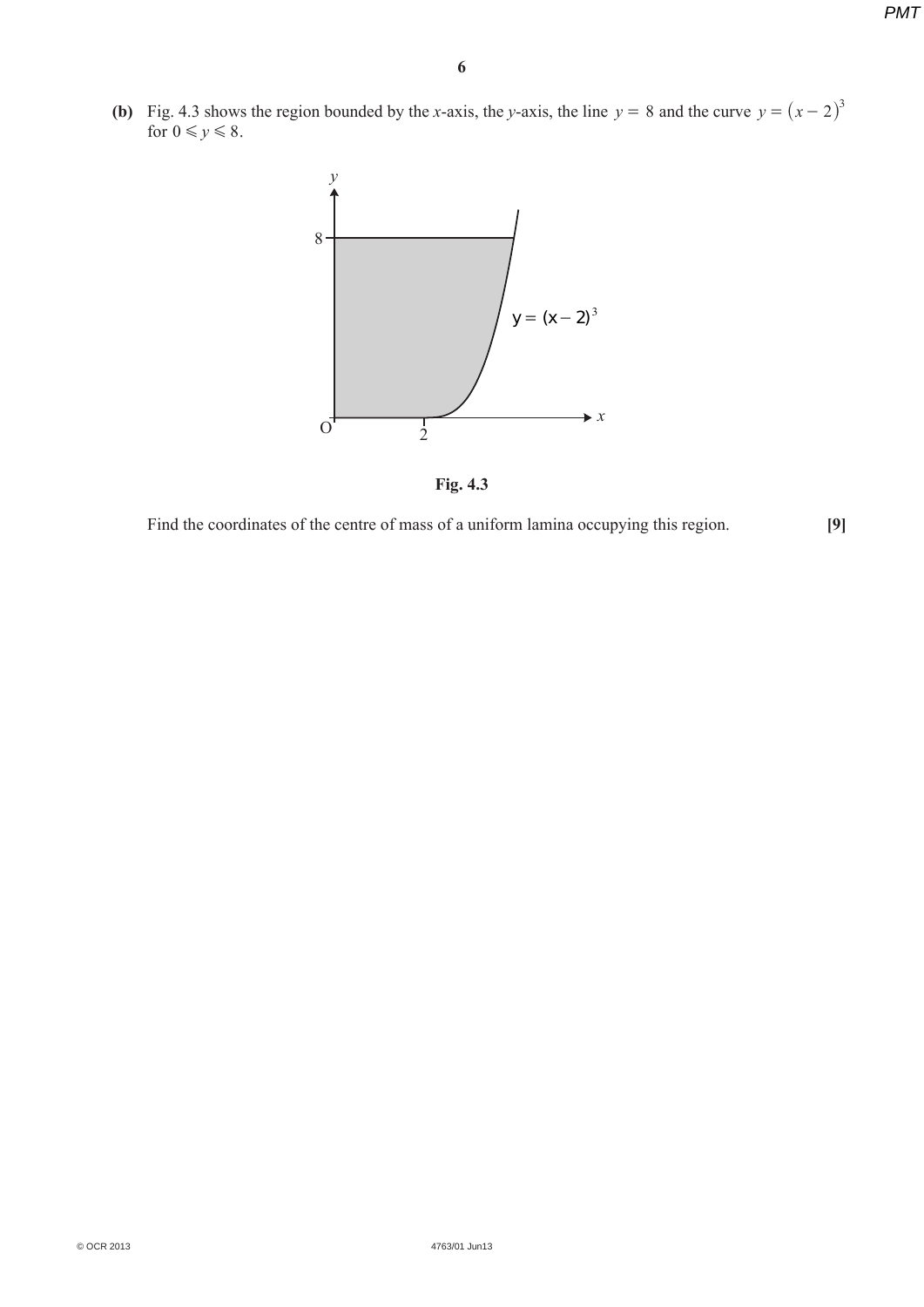### **BLANK PAGE**